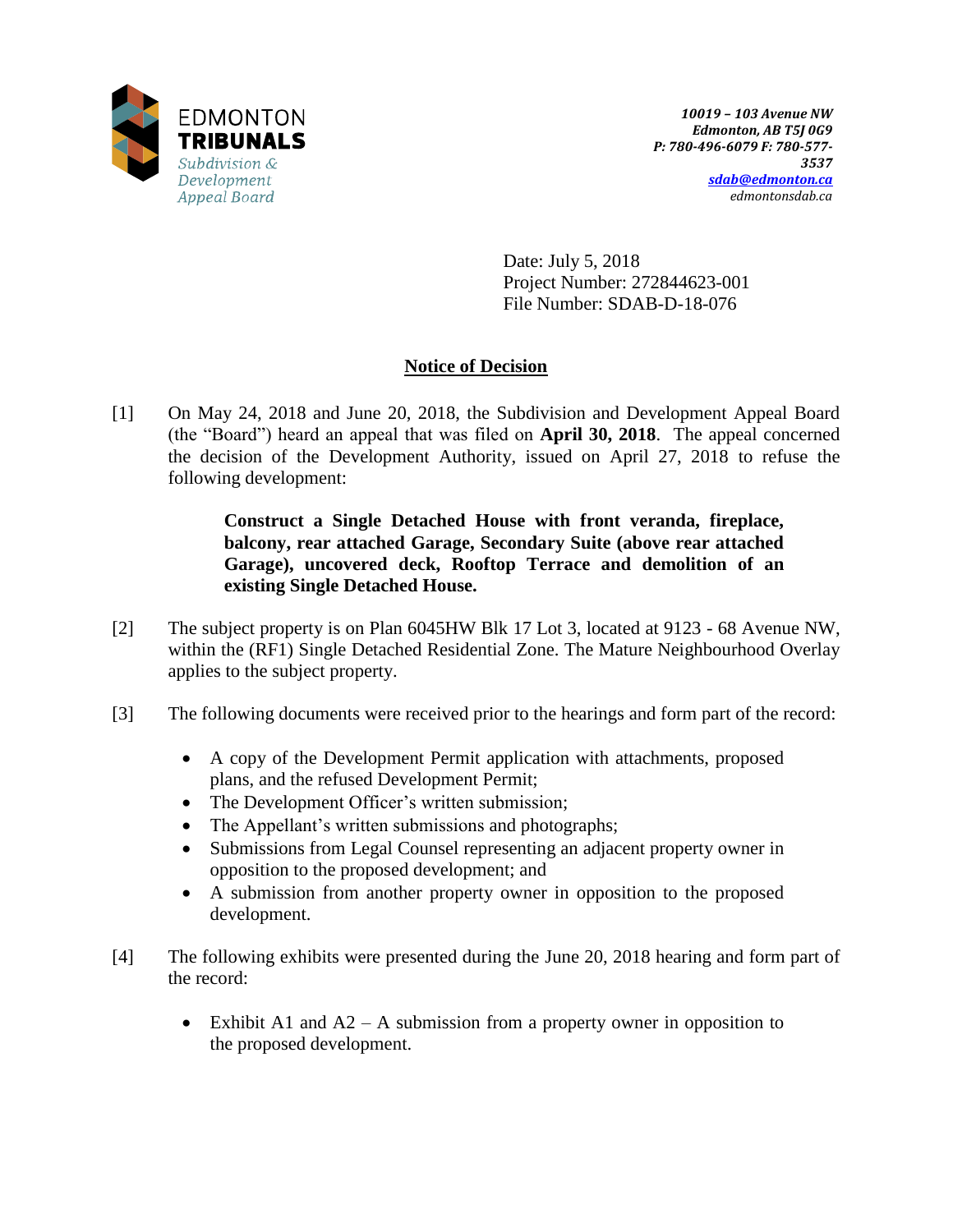### **Preliminary Matters (May 24, 2018)**

- [5] At the outset of the appeal hearing, the Presiding Officer confirmed with the parties in attendance that there was no opposition to the composition of the panel.
- [6] The Board made and passed the following motion:

### **"The hearing of this matter is postponed to June 20, 2018."**

### **Reasons for the postponement**

- [7] The Board notes that this is the first postponement request from the Appellant and a delay in the hearing will have the most impact on the Appellant and his proposed application.
- [8] The Board further notes that additional documents were provided by other parties, including the Development Officer, that were received as late as May 23, 2018.
- [9] Notwithstanding, the other parties indicated that they were prepared to proceed with the hearing, the Appellant required further time to review the submitted documents.
- [10] The Board subsequently heard from the parties in attendance at the hearing that the parties had a conversation that the Appellant may seek Legal Counsel. The Board did not consider that information and confirms that the original reason for granting the postponement was to allow the Appellant additional time to review the submitted documents.
- [11] All the parties in attendance at the hearing were in agreement to postpone the hearing to June 20, 2018.

### **Preliminary Matters (June 20, 2018)**

- [12] At the outset of the appeal hearing, the Presiding Officer confirmed with the parties in attendance that there was no opposition to the composition of the panel.
- [13] The Presiding Officer outlined how the hearing would be conducted, including the order of appearance of parties, and no opposition was noted.
- [14] The appeal was filed on time, in accordance with section 686 of the *Municipal Government Act*, RSA 2000, c M-26.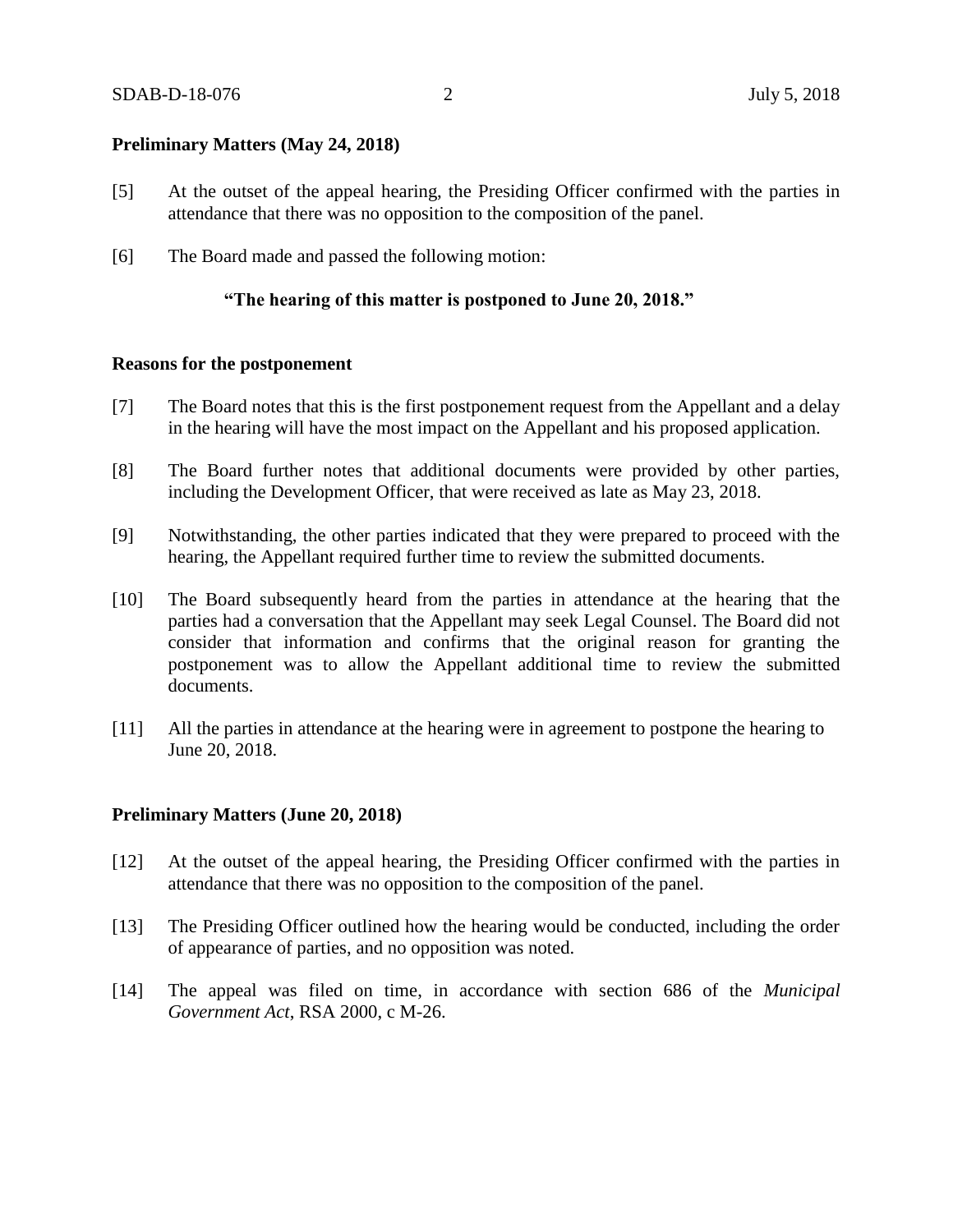[15] The Presiding Officer indicated that the Development Officer identified an additional variance to the proposed development in his written submission:

> A Rooftop Terrace must have a stepback of 2.0 m from any building Façade facing a Side Lot Line, where the Site Width is 10.0 m or greater. (Reference S. 61.1.(a)(iv)

The proposed Rooftop Terrace has a stepback of 1.83m from the Left building Facade facing the Side Lot Line.

### **Summary of Hearing**

- *i) Position of Mr. S. Magee, the property owner, who was accompanied by Mr. S. Lafleur, representing Energy Efficient Homes*
- [16] Mr. Magee indicated that he did not have anything further to add from his written submission.
- [17] Mr. Lafleur explained that the new proposed rooftop terrace should have been included in the proposed plans that were reviewed by the Development Officer. The new rooftop terrace proposal will not have a deficient stepback.
- [18] Mr. Magee provided the following information in response to questions from the Board:
	- a. Mr. Magee spoke to the neighbour directly south across the rear lane from the subject site who is in support of the proposed development. He spoke to the most adjacent neighbours and received support from two of the neighbours and opposition from two of the neighbours.
	- b. There would be a hardship to build a front attached garage because two mature trees and a streetlight would have to be removed.
	- c. The garage would be set back as far as possible and will have a side entrance that is accessible to the basement and the main level. A suite is proposed above the garage for his daughter.
	- d. The basement will have a room for their son and may be developed for his parents and in-laws in the future. The remaining portion of the basement will be used for entertaining.
	- e. The property will be landscaped with trees and shrubs along the garage wall to mitigate privacy issues to the immediately adjacent property to the west.
	- f. The windows on the west facing wall will be glazed or frosted to address the privacy concern.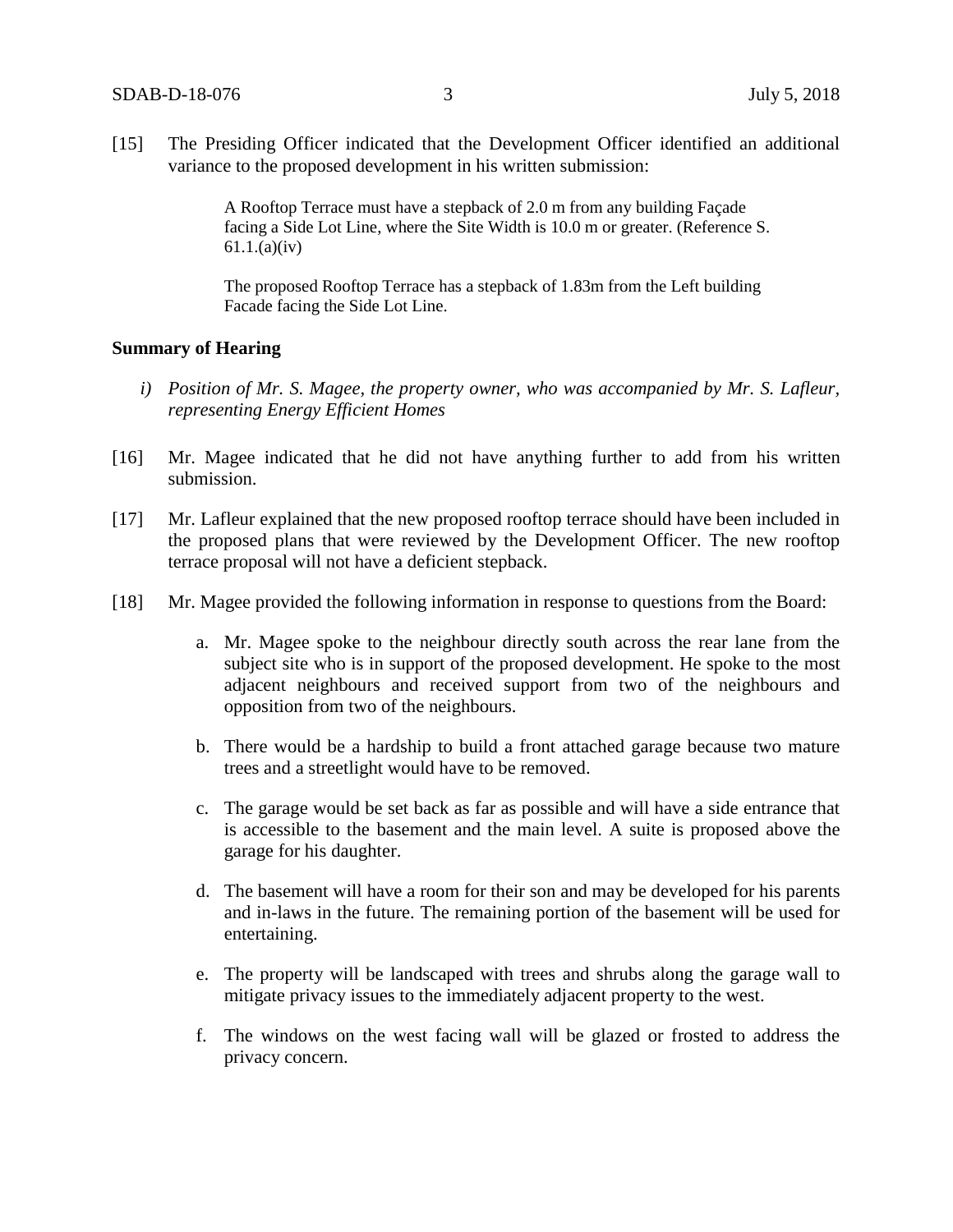- g. The house will be an asset to the community and will increase property values in the neighbourhood.
- h. The proposed house is not an unusual development compared to other developments in the Hazeldean area.
- i. There are several tri-plexes in the neighbourhood that have longer walls than the proposed development. The roof of the garage will be flat which will also mitigate any privacy issues.
- j. They do not intend to build a fence along the garage wall at this time as there is an existing chain linked fence. They are intending to build a perimeter fence in the front and along the east property line.
- k. Mr. Magee is in agreement to the suggested conditions by the Development Officer.
- *ii) Position of Mr. F. Mitchell, an affected property owner, in opposition to the Development*
- [19] Mr. Mitchell provided the Board with two documents marked Exhibit A1 and A2. He reviewed his written submission and pointed out errors in his submission which were outlined in Exhibit A1 and A2.
- [20] He reviewed the points of refusal from the Development Officer's written submission.
- [21] He stated that the proposed development does not satisfy the tests in section  $11.4(1)(a)$  of the *Edmonton Zoning Bylaw* [*Bylaw*]. In his opinion, the proposed development must comply with the *Bylaw* if there is no hardship.
- [22] He referred to Alberta Court of Appeal decision *Thomas v Edmonton (City)*, 2016 ABCA 57 [*Thomas*]. In his opinion, the proposed development is the same as the development in the *Thomas* decision because they are both based on the Mature Neighbourhood Overly and hardship.
- [23] Some of the lots in Hazeldean have front drive garages which is not permitted in the Mature Neighbourhood Overlay unless there is no lane.
- [24] He referred to photographs to show that the adjacent properties have detached garages.
- [25] In his opinion, the proposed development should be built on a larger lot.
- [26] In response to a question by the Board, Mr. Mitchell agreed that the subject lot may be the smallest lot in the immediate area.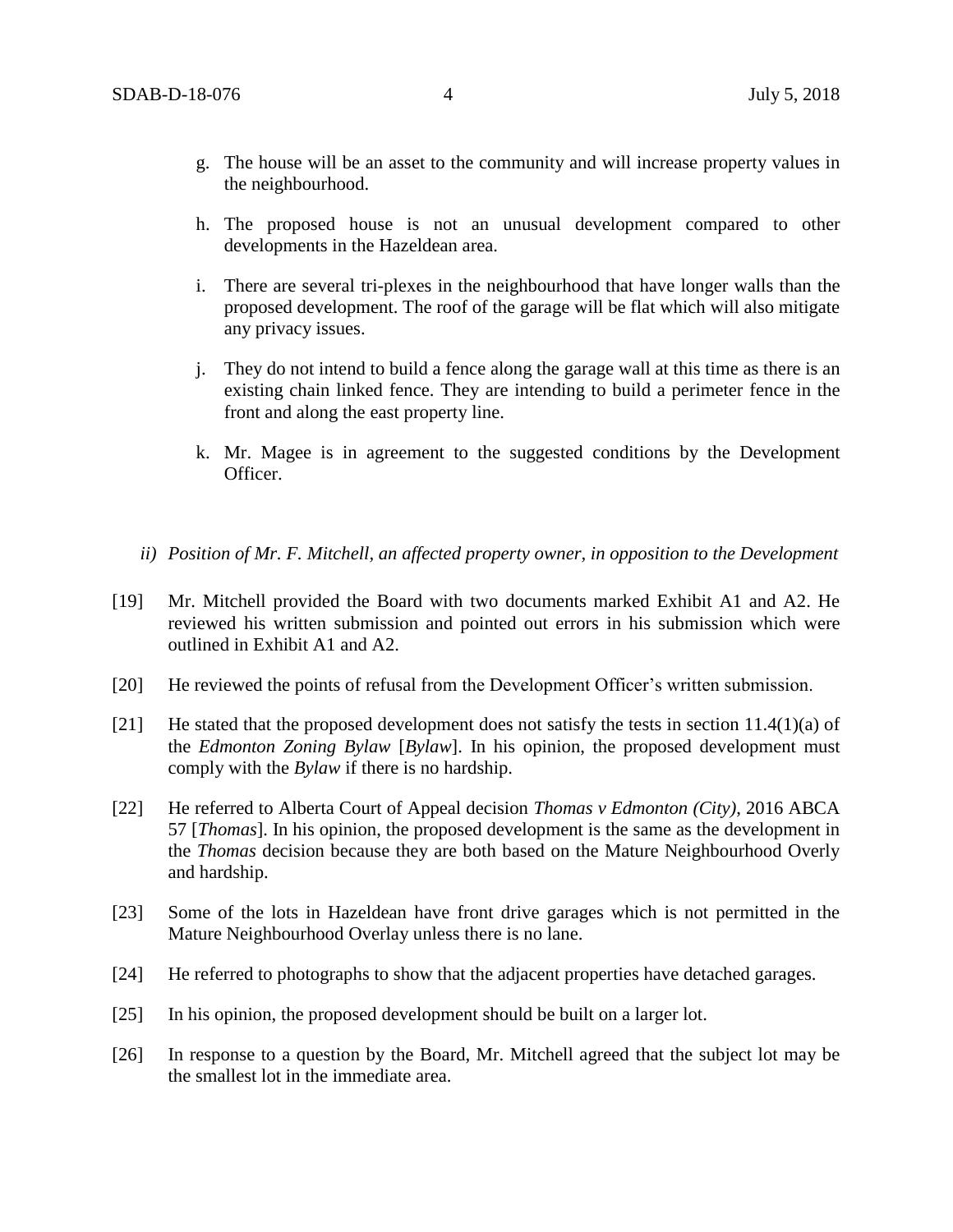- *iii) Position of Ms. C. Haraba, Legal Counsel, representing an affected property owner, Ms. C. Quelch, in opposition to the development*
- [27] Ms. Haraba referenced her written submissions.
- [28] They would like to see the lot developed with something that complies with the *Bylaw* and are concerned that not all of the variances were identified in the permit application stage.
- [29] In her opinion, the Board must deal with hardship first or there is no jurisdiction to hear the appeal. The grounds for appeal are outlined in section 11.4 of the *Bylaw* and the Applicant must prove hardship and prove the variances will not have an impact on the neighbourhood.
- [30] The proposed development could be built in complete compliance with the *Bylaw.*
- [31] The proposed development is u-shaped and the wall of the garage will block her client immediately west of the subject site.
- [32] The garage attaches to the house with a long narrow two storey room that forms the west wall. That portion of the wall is open to her client and will negatively impact the view and sunlight. Further, the rooftop terrace will also overlook into her client's property.
- [33] In her opinion, the windows on the west wall of the garage will negatively impact the privacy of the adjacent neighbours even if the windows are frosted.
- [34] There are two letters from realtors indicting that the property value of her client will decrease by approximately 10 percent or more if the proposed development is built.
- [35] In her opinion, a rear attached garage violates the general purpose of the Mature Neighbourhood Overlay and if approved, will set a precedent in the neighbourhood.
- [36] Ms. Haraba provided the following information in response to questions from the Board:
	- a. With regard to the definitions of Secondary Suite and Garden Suite, when the garage suite is attached to the house it manipulates the definitions. In her opinion, attaching the garage to the house will allow the property owner to have two suites.
	- b. Attaching the garage allows the height of the garage to exceed the maximum allowable height for a Garden Suite.
	- c. Having a separate living space in the basement does not prevent a property owner from adding kitchen facilities in the basement.
	- d. There would not be a concern if the long narrow room was removed and the garage was separated from the house.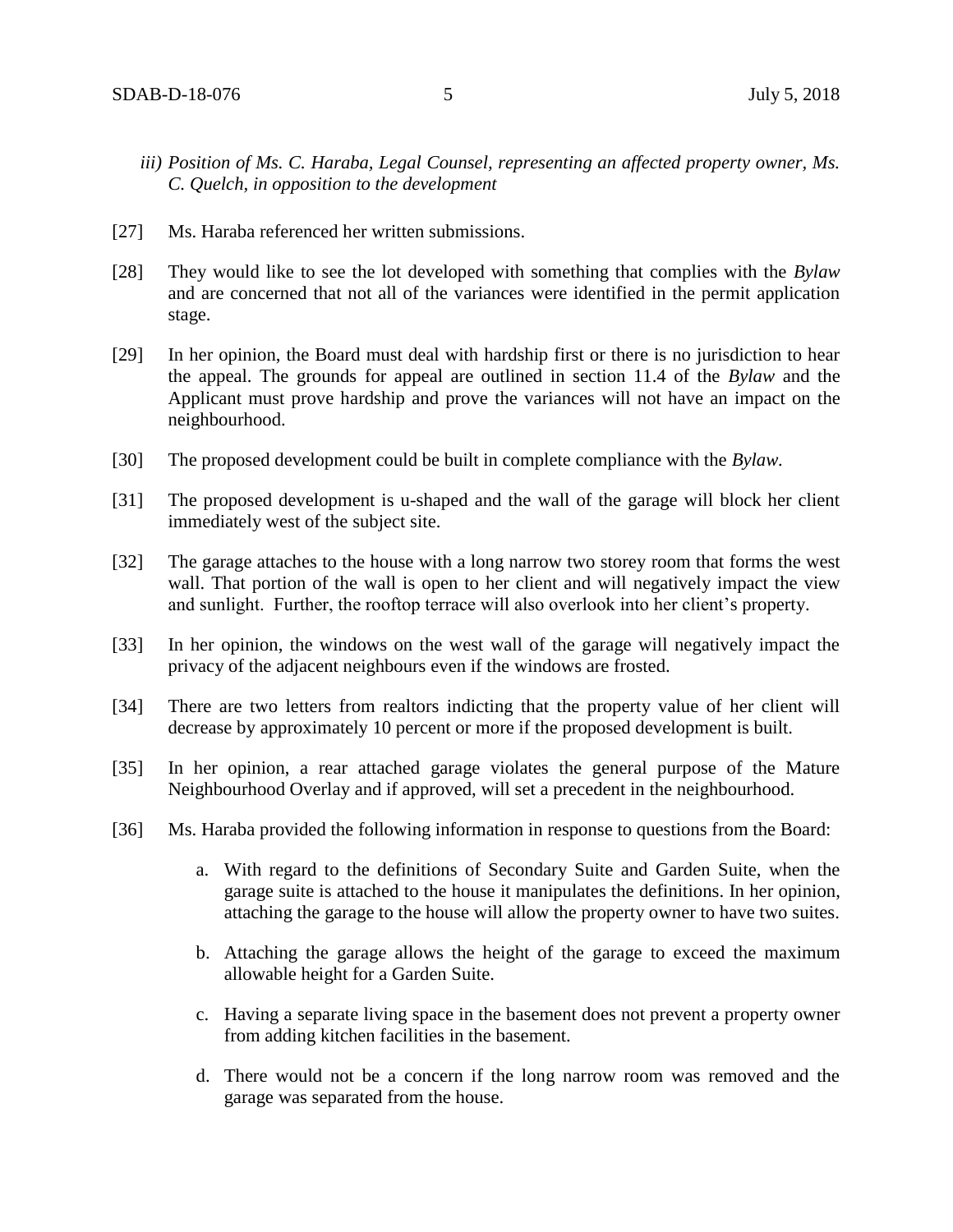- e. If the proposed development was built within the requirements of the *Bylaw*, there would not be a massing effect.
- *iv) Position of the Development Officer, Mr. B. Langille*
- [37] The Development Authority provided a written submission and did not attend the hearing.
	- *v) Rebuttal of the Appellant, Mr. S. Magee*
- [38] Some of the smaller lots in the area do not have garages.
- [39] The development in *Thomas* does not apply to the subject development as that property was in a RF3 Zone where a Single Family Dwelling was built in a Multi Family Zone.
- [40] He purchased the property in 1994.
- [41] A Secondary Suite will not be developed in the basement.
- [42] In his opinion, he is not causing an undue hardship to the immediately adjacent neighbours.
- [43] In his opinion, the sunlight will be high enough for the neighbours to enjoy their property.
- [44] He agrees that the west wall will create a massing effect. However, setting the garage further back could create the same issue.
- [45] He reiterated that the proposed development will increase property values even with the attached garage.
- [46] He is willing to install landscaping along the west wall to mitigate any negative impact on the adjacent property.
- [47] In his opinion, the view of the ravine is not the right of anyone.
- [48] The house will be built in a u-shape with a court yard area so they can enjoy the ravine and not be bothered by people using the off leash area.
- [49] Mr. Magee reiterated that the proposed development will be an asset to the community.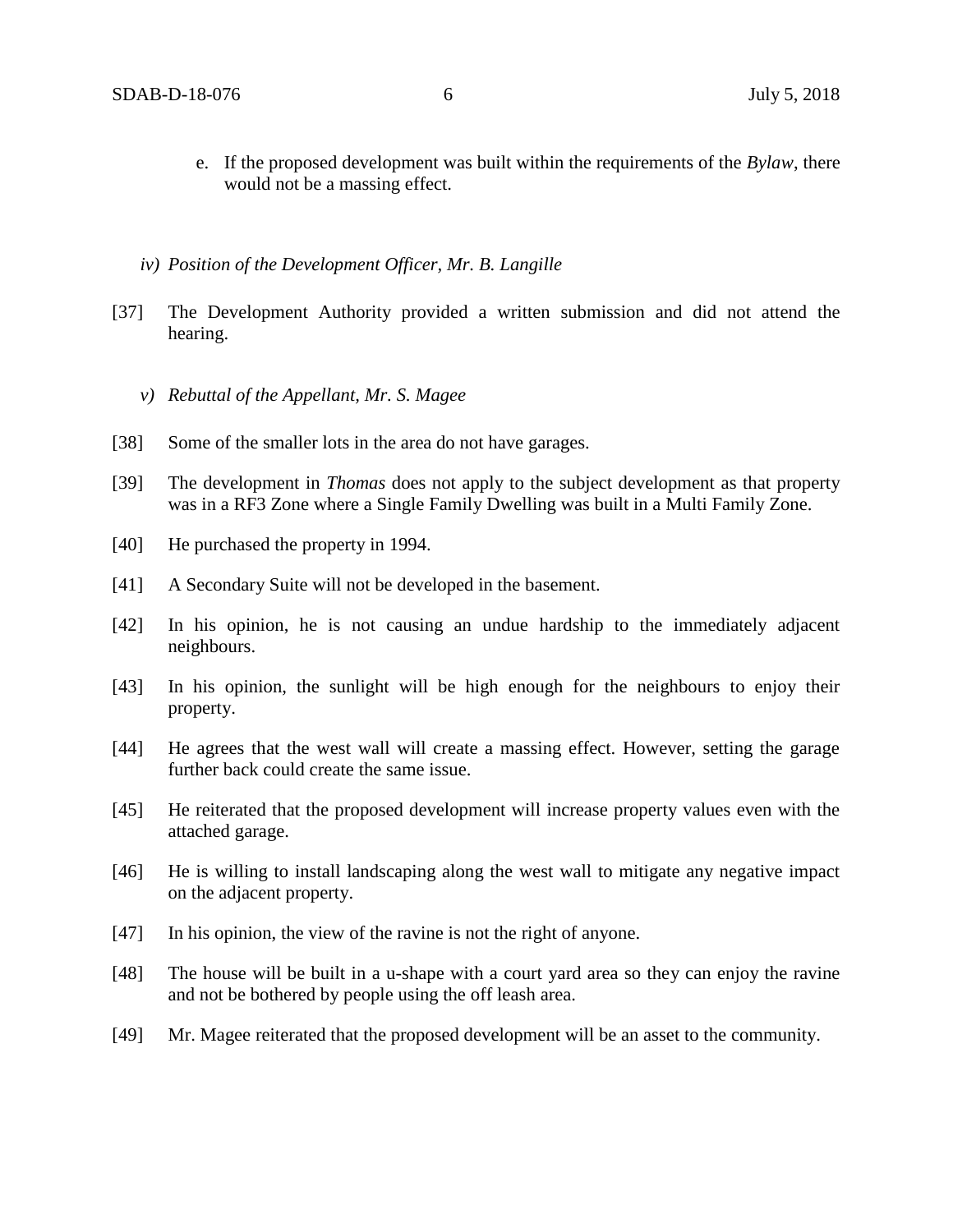## **Decision**

[50] The appeal is **DENIED** and the decision of the Development Authority is **CONFIRMED**. The development is **REFUSED**.

## **Reasons for Decision**

- [51] Single Detached Housing is a Permitted Use in the (RF1) Single Detached Residential Zone.
- [52] The Board through photographs, drawings and presentations, was presented with a House design including a rear attached Garage with a Secondary Suite above it. Section 814.3(19) of the Mature Neighbourhood Overlay states "Rear attached Garages shall not be allowed."
	- 1. The Board is not prepared to waive this regulation. Attaching this Garage with a Secondary Suite above has increased the length of the overall Height of the dwelling and with the monolithic nature of the west wall will increase the massing of the structure which will directly impact the most affected property owner to the west.
	- 2. Further, the Board notes that a detached Garden Suite is limited to a maximum Height of 6.5 meters and by attaching the Garage it has increased the Height up to 8.9 meters which is beyond maximum allowed within the Mature Neighbourhood Overlay. This additional Height adds to the massing affect.
	- 3. The Board was presented with community consultation results from the Development Officer that details non-support from the Hazeldean Community League as well as from other affected neighbours.
	- 4. The Board accepts the conclusion reached by the Development Officer and supports the decision that it is possible to build a Single Detached House and Garden Suite and fully comply with the *Edmonton Zoning Bylaw* and the proposed rear attached Garage is not characteristic of the neighbourhood.

The Board finds that section 814.3(19) cannot be waived for these reasons.

- [53] There are three additional variances identified by the Development Officer:
	- 1. The deficient Rear Setback is in conjunction with the rear attached Garage variance and therefore the Board would not grant this variance as it is not prepared to waive section 819.3(19) due to the massing effect on the west adjacent neighbour.
	- 2. The Site Coverage and the potential Rooftop Terrace variances were not considered by the Board given the conclusion reached on the rear attached Garage and Rear Setback.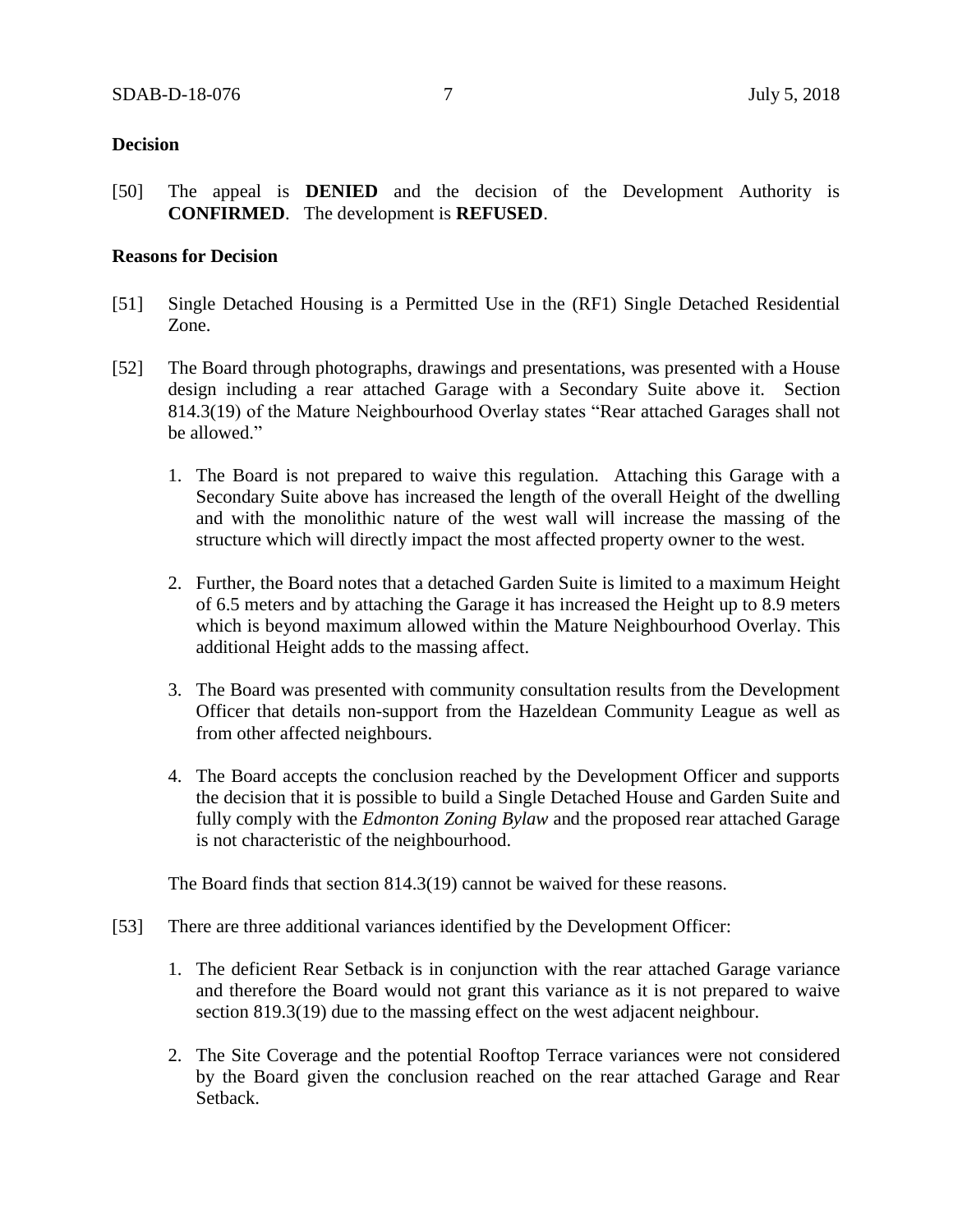- [54] The Board was provided with multiple opinions on whether or not the proposed development will increase or decrease property values. The Board did not put any weight on these submissions. Further, the Board was presented with other potential variances raised by Legal Counsel for the west adjacent property owner and determined there are no other variances required within this particular application.
- [55] The Board acknowledges that the subject Site Depth is 6.1 metres less than the closest neighbours. Although the subject Site Depth is not characteristic of the block, it is not uncharacteristic of the overall Hazeldean neighbourhood.
- [56] Under section 687(3)(d) of the *Municipal Government Act*, the Board's test to grant the proposed development was not met and the Board finds that the proposed development will materially interfere with the amenities of the neighbourhood and affect the use and enjoyment of neighbouring parcels of land.

Mr. V. Laberge, Presiding Officer Subdivision and Development Appeal Board

Board Members in Attendance: Ms. P. Jones; Ms. G. Harris; Ms. S. LaPerle; Mr. R. Hachigian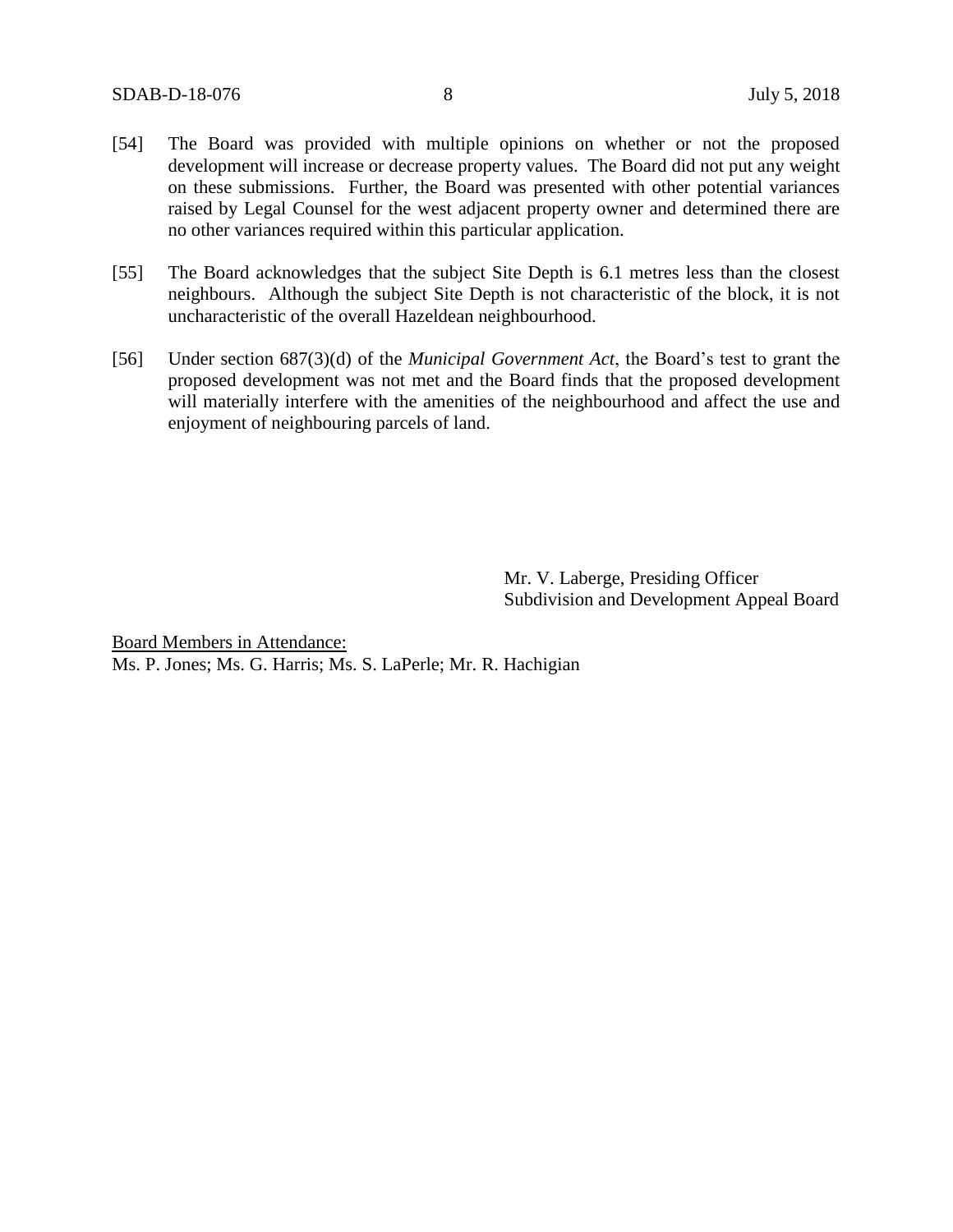## **Important Information for the Applicant/Appellant**

- 1. This decision may be appealed to the Alberta Court of Appeal on a question of law or jurisdiction under Section 688 of the *Municipal Government Act*, RSA 2000, c M-26.
- 2. When a decision on a Development Permit application has been rendered by Development & Zoning Services, the enforcement of that decision is carried out by Development & Zoning Services, located on the 2nd Floor, Edmonton Tower, 10111 – 104 Avenue NW, Edmonton, AB T5J 0J4.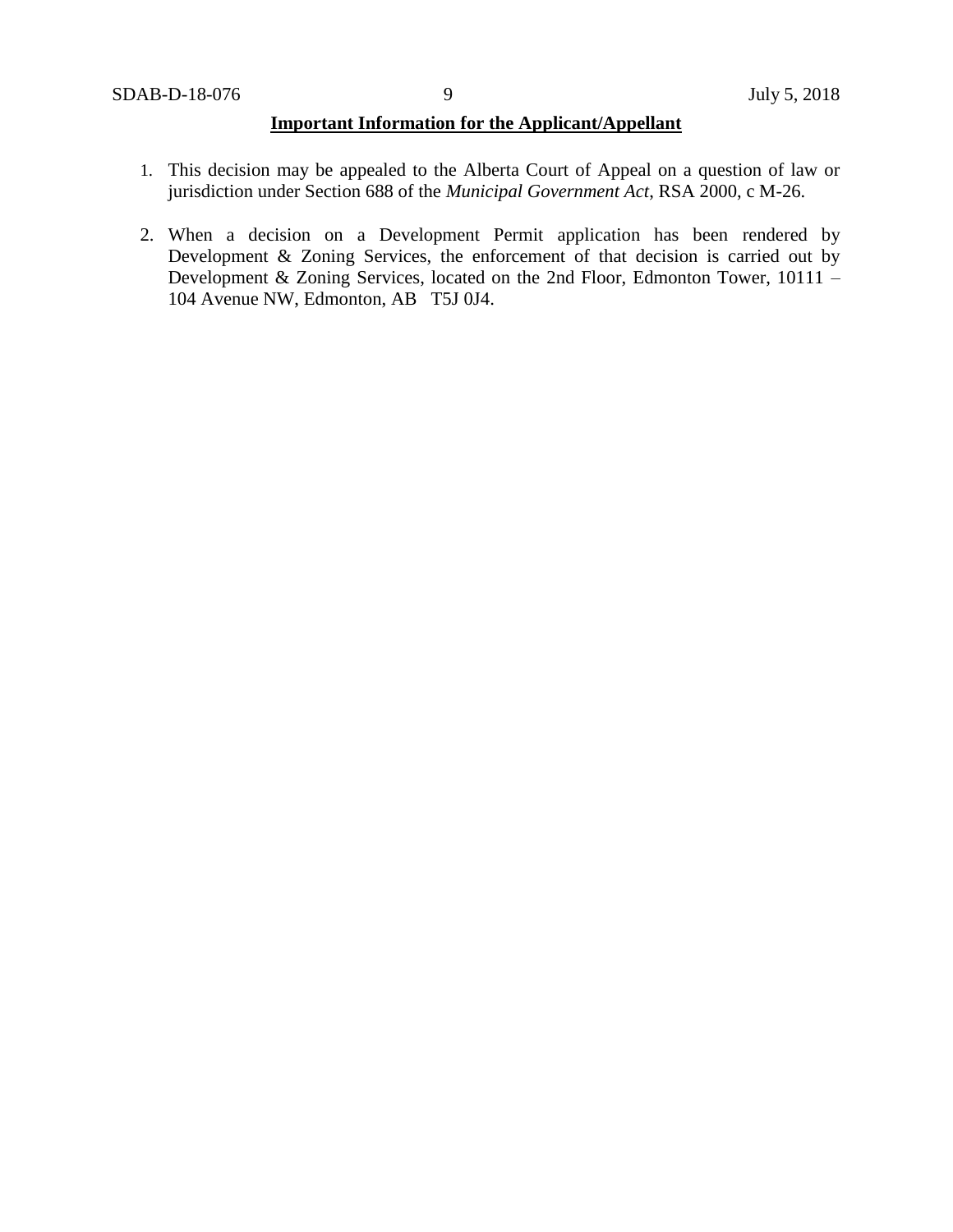

Date: July 5, 2018 Project Number: 279160253-001 File Number: SDAB-D-18-088

# **Notice of Decision**

[1] On June 20, 2018, the Subdivision and Development Appeal Board (the "Board") heard an appeal that was filed on **May 22, 2018**. The appeal concerned the decision of the Development Authority, issued on May 10, 2018, to approve the following development:

# **Change the Use from a Single Detached House to a Lodging House (maximum 6 residents)**

- [2] The subject property is on Plan 2428HW Blk 8 Lot 4, located at 11151 65 Avenue NW, within the RF1 Single Detached Residential Zone. The Mature Neighbourhood Overlay applies to the subject property.
- [3] The following documents were received prior to the hearing and form part of the record:
	- Copy of the Development Permit application with attachments, proposed plans, and the approved Development Permit;
	- The Development Officer's written submission;
	- The Appellant's written submission;
	- E-mails and letters from neighbours in opposition to the proposed development; and
	- A submission from the Parkallen Community League in opposition to the proposed development.

# **Preliminary Matters**

- [4] At the outset of the appeal hearing, the Presiding Officer confirmed with the parties in attendance that there was no opposition to the composition of the panel.
- [5] The Presiding Officer outlined how the hearing would be conducted, including the order of appearance of parties, and no opposition was noted.
- [6] The appeal was filed on time, in accordance with Section 686 of the *Municipal Government Act*, RSA 2000, c M-26 (the "*Municipal Government Act*").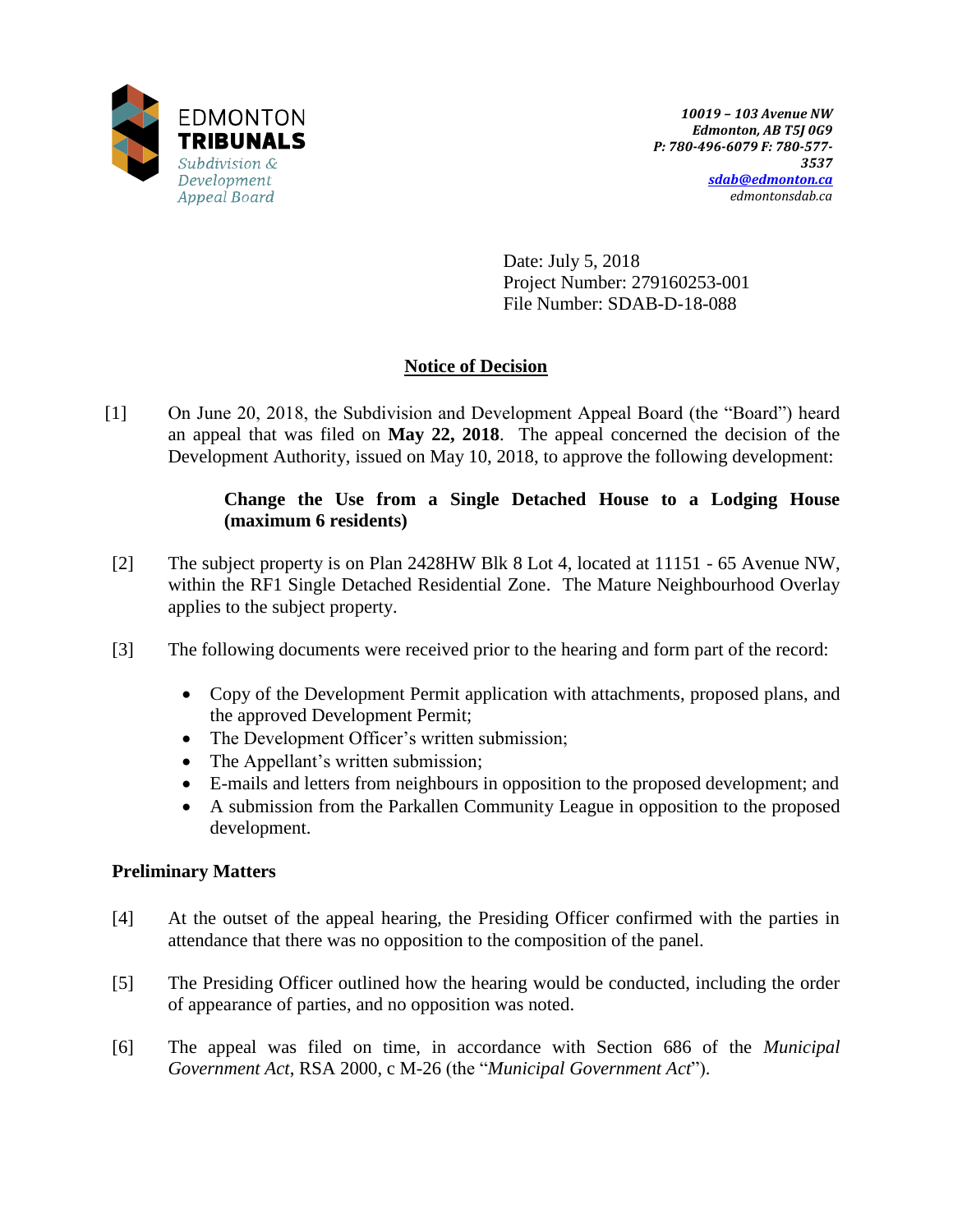## **Summary of Hearing**

- *i) Position of the Appellant, Ms. A. Reynolds*
- [7] Mrs. Reynolds has lived in this neighbourhood for 62 years and her house is directly across the rear lane from the proposed Lodging House.
- [8] The Parkallen community has remained a Single Family neighbourhood with some condominium developments while she has lived there.
- [9] She does not want to see transient people in the neighbourhood. Students have rented rooms at the subject Site for as little as three months. She does not believe renters contribute to the community if they are only renting for short periods of time.
- [10] She also submitted her concerns regarding ongoing parking issues in the neighbourhood. Her neighbour has two young children and they are concerned for the safety of the children with the excess in traffic in the neighbourhood.
- [11] She suggested that there are several condominiums and apartments that are often vacant in the neighbourhood that would be a better fit to house students and less stable renters, and she suggests that having six people living in the house without a landlord present is a concern.
- [12] In response to questions by the Board, Ms. Reynolds stated the following:
	- a. She does not believe there is sufficient on-site parking for six residents.
	- b. The Applicant told her that transients were living there for a short time.
	- c. She could not confirm the number of apartments but has seen advertisement looking for renters.
	- d. She is concerned that tenants will not keep the property clean as she notes there have been troubles in the past with tenants leaving out garbage.
	- e. The neighbourhood has snow removal signs during the winter.
	- f. There are no parking restrictions in the area other than for snow removal.
	- *ii) Position of Affected Property Owners in Support of the Appellant*

## **Ms. K. Fyfe**

- [13] Ms. Fyfe is the Civics Director representing the Parkallen Community League.
- [14] She submitted that the community is concerned with the welfare and safety of the tenants and the impact of the neighbourhood.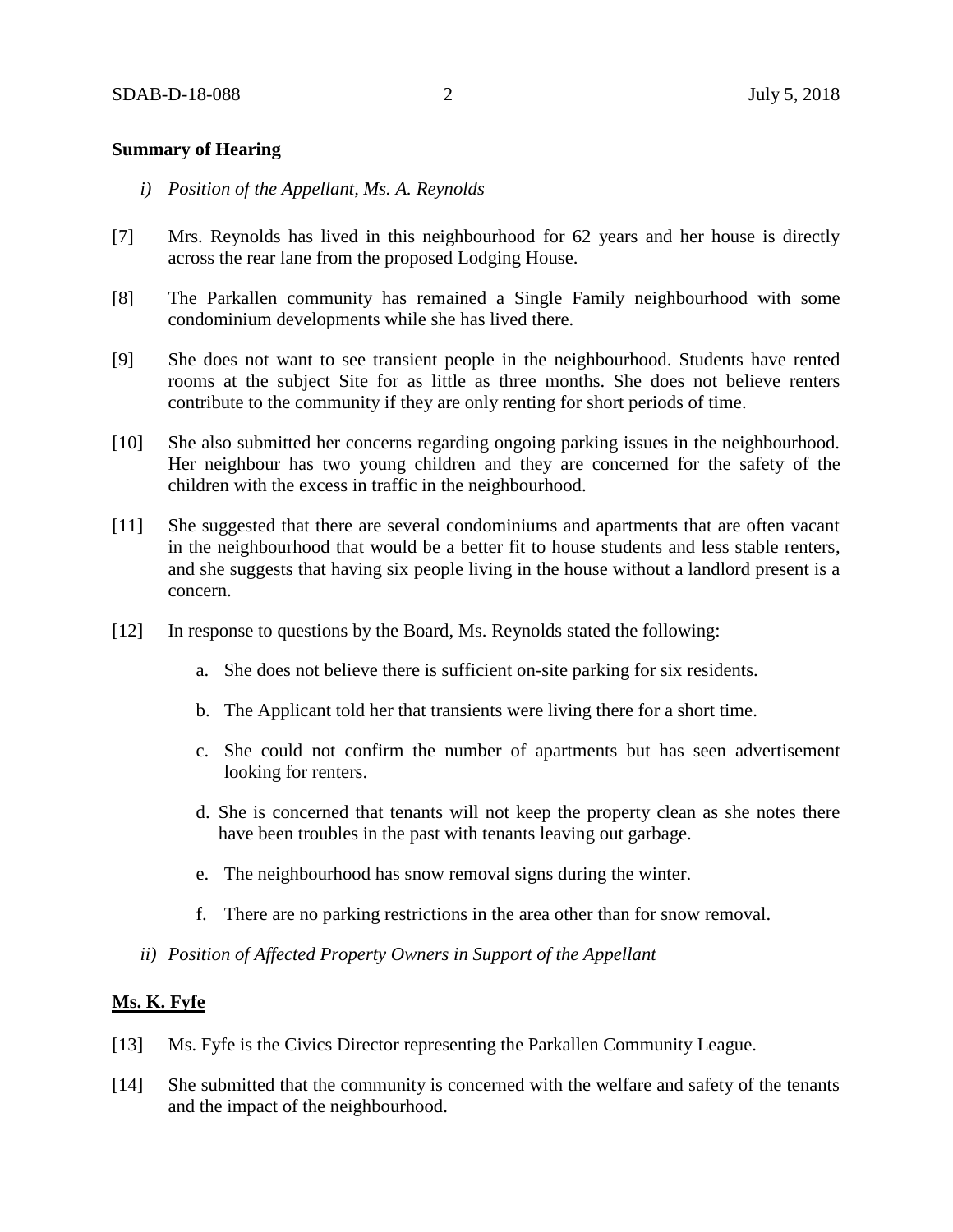- [15] In Ms. Fyfe's opinion, the proposed development must comply with the Health and Safety regulations and she referred to the building code requirements regarding the two bedrooms located in a basement. She stated that the neighbour's welfare is based on what is observed on the property.
- [16] The Presiding Officer indicated that the Board is only dealing with the change of Use and cannot deal with Health and Safety regulations. The Presiding Officer stated that if the Lodging House is approved, the Respondent would have to comply with the Alberta Building Code and that is something outside the Board's jurisdiction.
- [17] Ms. Fyfe stated that the property owner could make an application for a Secondary Suite and she feels that is a way to get more people living in the house instead of the current path the owner has taken.
- [18] She reiterated Mrs. Reynolds' point that the community is concerned with the increase in traffic and parking in the neighbourhood. Parking in the neighbourhood becomes congested with the close proximity of the University of Alberta South Campus, the LRT Station and several government businesses. There is also a park, a commercial business area, a Unitarian Church, the Parkallen Community Garden, and an elementary school in the area that further add to the problem.
- [19] Though she noted that a hard surfaced parking area to the rear of the property may decrease traffic and parking concerns, which other properties in the area have done, she believed that a secondary concern arises where that hard surface will increase drainage off the subject Site and potentially lead to flooding in the neighbourhood.
- [20] In her opinion, three parking spaces is an inadequate amount of spaces for the residents and guests visiting the subject Site.
- [21] Ms. Fyfe pointed out that the designated third parking space is not accessible due to a concrete step and fence on the property.
- [22] Ms. Fyfe acknowledged Section 140.4(25)(a) of the Small Scale Infill Development Zone, which states that no more than four Sleeping Units may be developed, whether or not in combination with a Dwelling. Although the Development Officer could exercise discretion, they feel that by doing so, this does not respect the character and density of the exiting RF1 Single Detached Residential Zone.
- [23] Regarding other concerns raised by the Community League, she referred to Appendix B, Figure 8 of her submission, showing that the two properties are separated by a chain link fence which is a lack of privacy.
- [24] She further referred to the neighbourhood demographics in her submission and stated that there are several Lodging Houses in the community that are not permitted.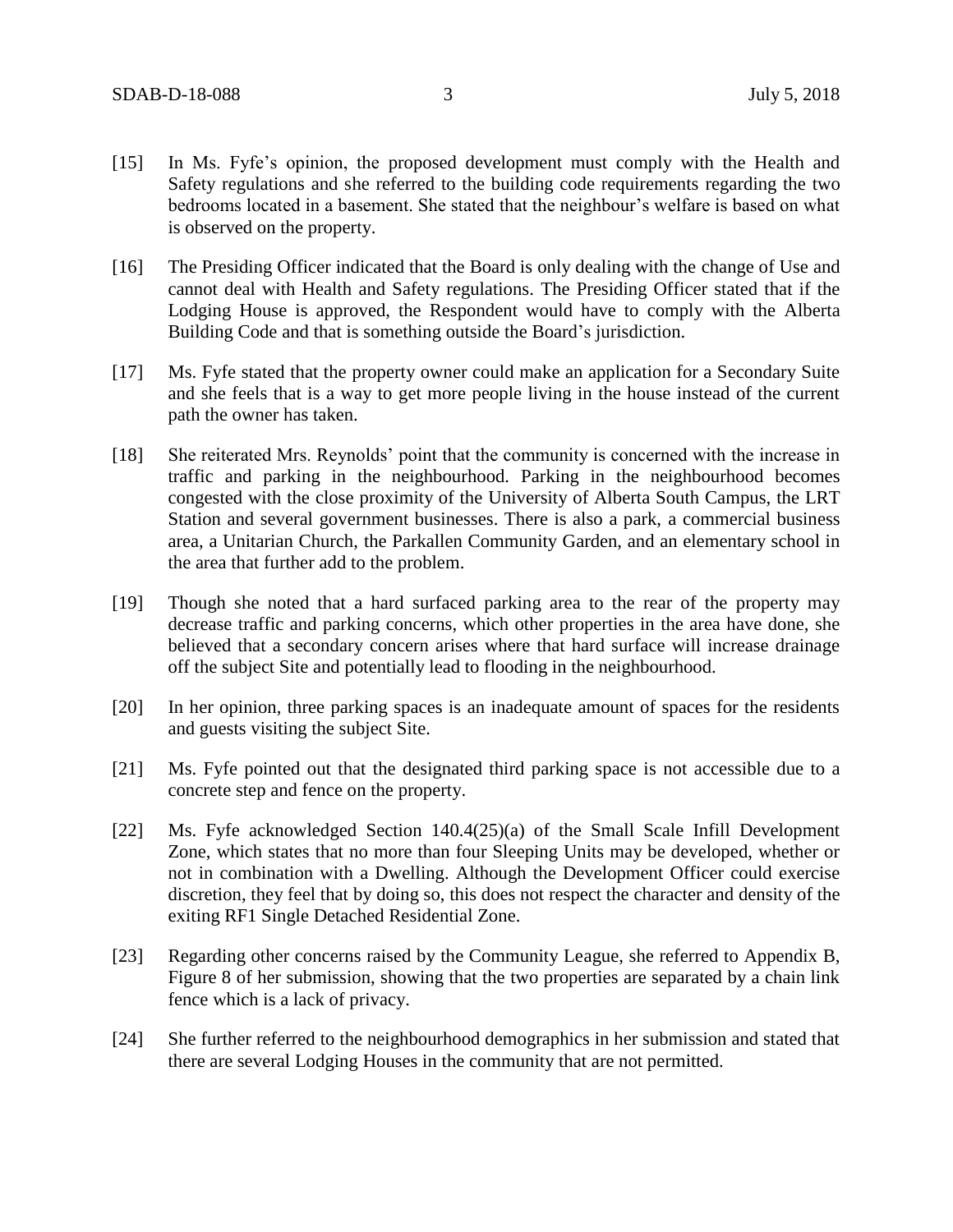- [25] She referred to the management of the property in her submission and stated that the change in Use would extend past the property owner and the state of the property could deteriorate.
- [26] In response to questions by the Board, Ms. Fyfe stated the following:
	- a. The neighbourhood is for Single Detached Residential development and a Lodging House will change the character of the neighbourhood.
	- b. Regarding her statement of other vacancies in the area better suited for multiperson living, she could not confirm where vacancies were in the area. She would like to see rentals provided for under the RA7 Low Rise Apartment Zoning.
	- c. She agreed that there are Single Family Dwellings in the area that have Secondary Suites and are rental properties.
	- d. She agreed that Single Family Dwellings can have a rental unit but maintained that the main level should be occupied by the property owner.
- [27] In closing, Ms. Fyfe noted that the community does not want to lose the family orientation of the community.

### **Mr. R. Fyfe**

- [28] Mr. Fyfe, unrelated to Ms. Fyfe, noted that he moved to the neighbourhood with his family in October, 2017 because it was a family-oriented community.
- [29] He lives across the street from a park and is in close proximity to the Elementary School.
- [30] He is concerned that a Lodging House will increase the noise level in the neighbourhood.
- [31] He is also concerned that there will be an increase in traffic and safety concerns for the children in the neighbourhood because there will be an increase in on-street parking. He submits that because parking permits have been put in place closer to the LRT, it results in people parking further down the street in front of his house. The streets are narrow. With the number of vehicles parked on the street, this makes it difficult for buses to get around in the neighbourhood.
- [32] Mr. Fyfe also raised his concern that the upkeep of the property and the excess of garbage will make the property an eyesore.
- [33] He noted that converting a Single Family Dwelling into a Lodging House could set a precedent in the community. He is concerned that if the proposed development is approved there will be more property owners applying for a Lodging House.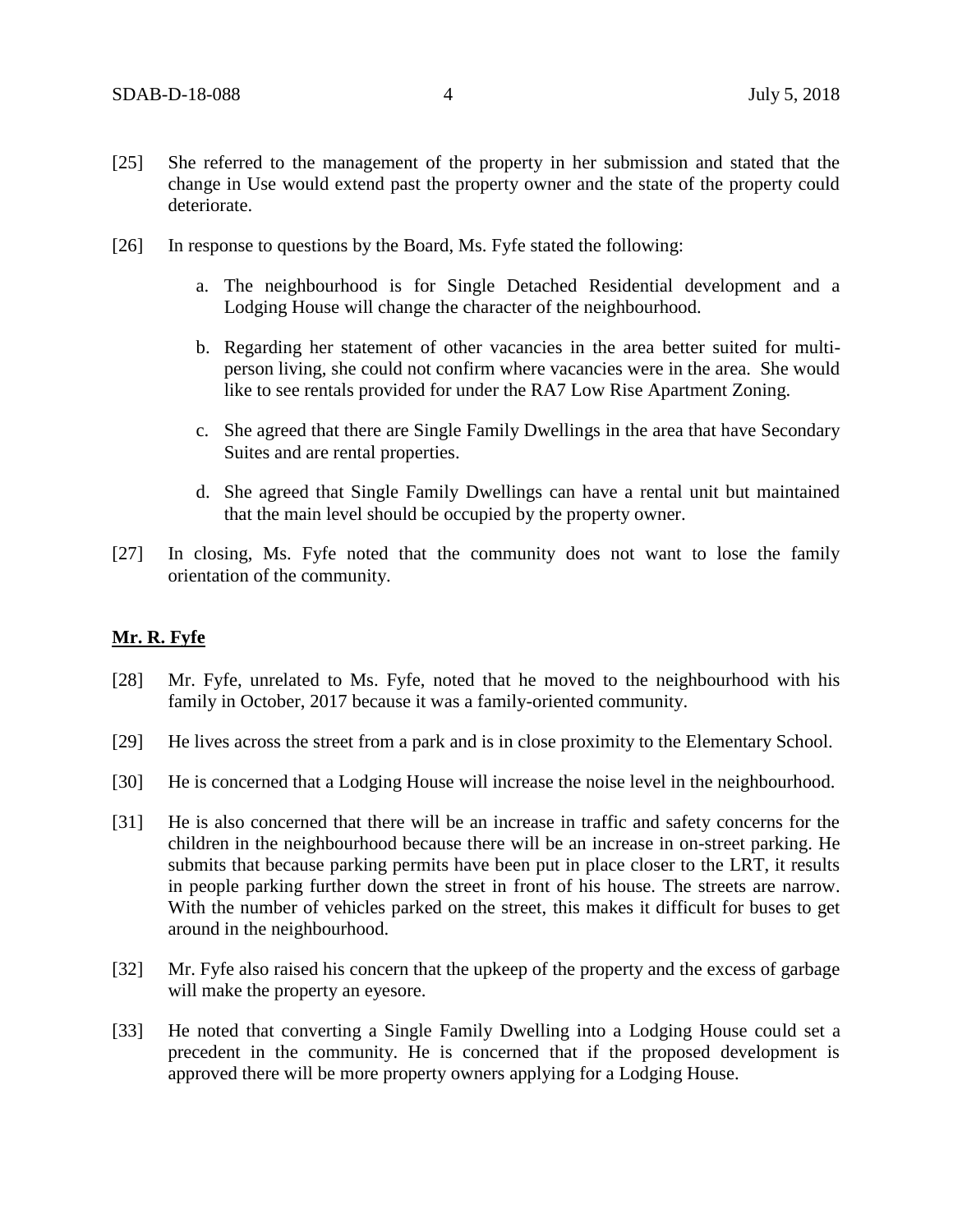- [34] In his opinion, the University of Alberta area or another neighbourhood close by could provide for student housing better than his neighbourhood.
- [35] The future of the property is a major concern if the house is sold.
- [36] In response to questions by the Board, Mr. Fyfe stated that there are other properties in the neighbourhood that will apply for a Lodging House if this proposed development is approved, which will change the character of the community.

#### **Ms. N. Belton**

- [37] Ms. Belton has lived next door to the subject Site for 51 years.
- [38] A chain link fence separates her property from the subject Site.
- [39] The neighbourhood is quiet and family oriented and she would like to see it remain that way.
- [40] Ms. Belton is concerned that the property owners will sell the property and the Use of a Lodging House will remain with the property, which will not only create a precedent in the neighbourhood but also pose future problems depending on who moves in and takes over the lodging house.
- [41] Ms. Belton noted that some tenants have rented in the dwelling for short periods of time.
- [42] Vehicles are often parked in front of the subject Site and on the garage pad, but not in the garage which adds to the parking problem in the neighbourhood.
- [43] She spoke to the property owner regarding the garbage at the subject Site and it was cleaned immediately. She has had no other issues with the property owners.
- [44] She is aware of two other Lodging Houses that do not have permits.
- [45] The Lodging House at the subject Site has been operating for at least two years.
- [46] The tenants of the subject Site have been friendly and helpful to her and her husband.
- [47] Ms. Belton acknowledged that she is not concerned that people living in the house are not related.

#### **Mr. and Mrs. Wilson**

[48] Mr. and Mrs. Wilson's main concern is the maintenance of the property. There are several rental properties in the area and they are concerned that the property owners do not choose their renters well.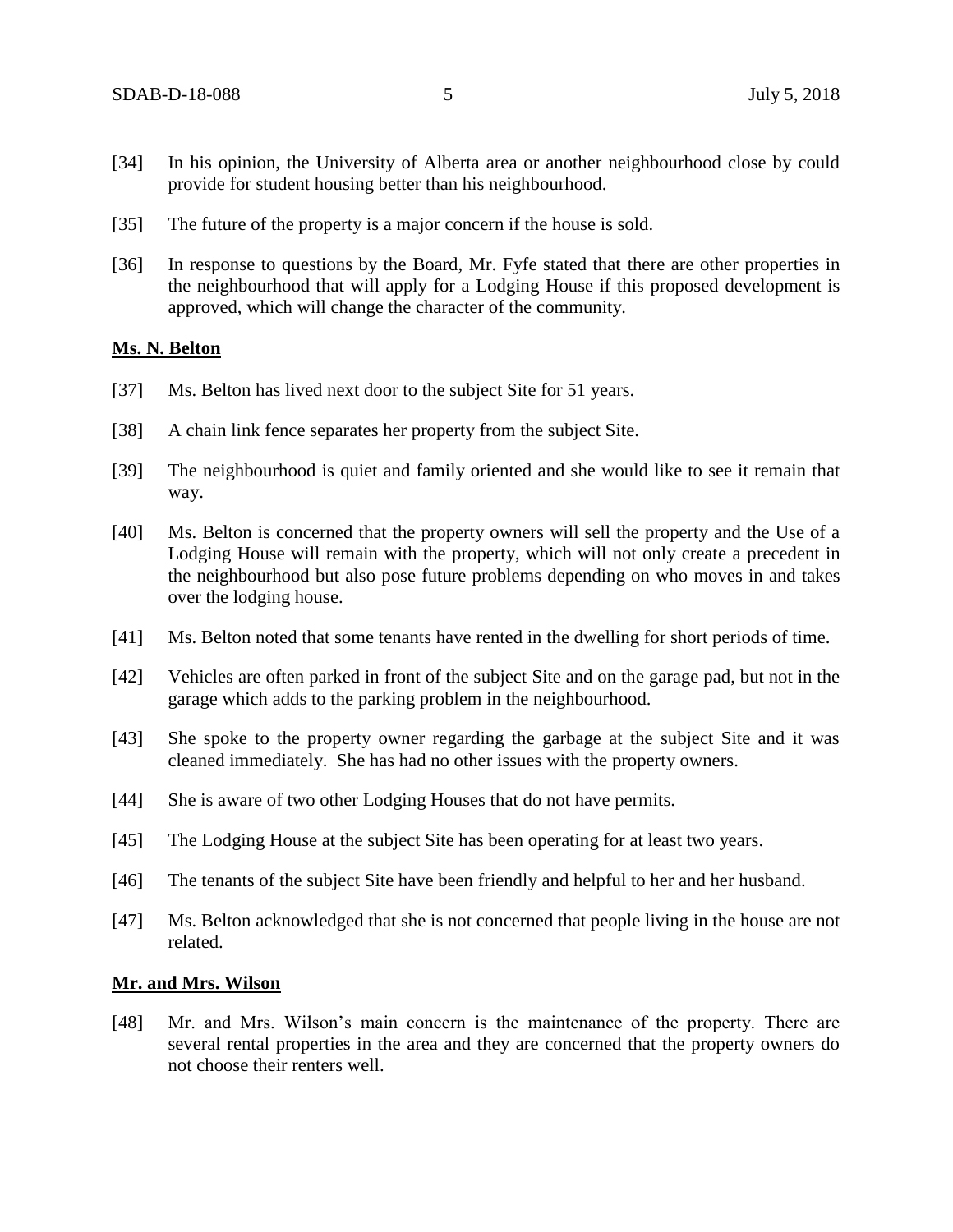- [49] The Presiding Officer indicated that the Board does not deal with property maintenance as it is a Community Standards and Bylaw Enforcement issue.
- [50] Mr. and Mrs. Wilson noted that parking is also an issue for when snow is plowed in their neighbourhood they cannot park on their side of the street.
- [51] Ms. Wilson stated that if the Use of the Single Detached House is changed to a Lodging House it should comply with the *Edmonton Zoning Bylaw*.
	- *iii) Position of the Development Officer, Mr. K. Yeung*
- [52] The Development Authority provided a written submission and did not attend the hearing.
	- *iv) Position of the Respondent, Mr. C. Meng and Ms. L. Gao*
- [53] Ms. Gao stated that she wants to change the Use to help with income to pay for the mortgage.
- [54] She submits that her son currently lives in the house and cannot maintain the cost himself. Having renters in the house will help him maintain the cost of the house including the maintenance and upkeep of the home.
- [55] Ms. Gao confirmed that they do not own any other Lodging Houses in Edmonton.
- [56] In her opinion, having a Lodging House in the area will help others that want to live in the community. She further believes that if people are happy renting a room in the Lodging House, they will return back to the community.
- [57] She noted that they do not intend to sell the house.
- [58] She confirmed that those living in the house do not own any cars. As well, their renters do not have cars because there is close access to public transportation in the area.
- [59] She submits that the current market in the area is for mature students going to school or international students.
- [60] They acknowledge that they will ensure that noise related issues are dealt with and any such issues could result in a breach of the rental contract if rules are not followed.
- [61] They confirmed that the submitted Plot Plan is what they intend to follow.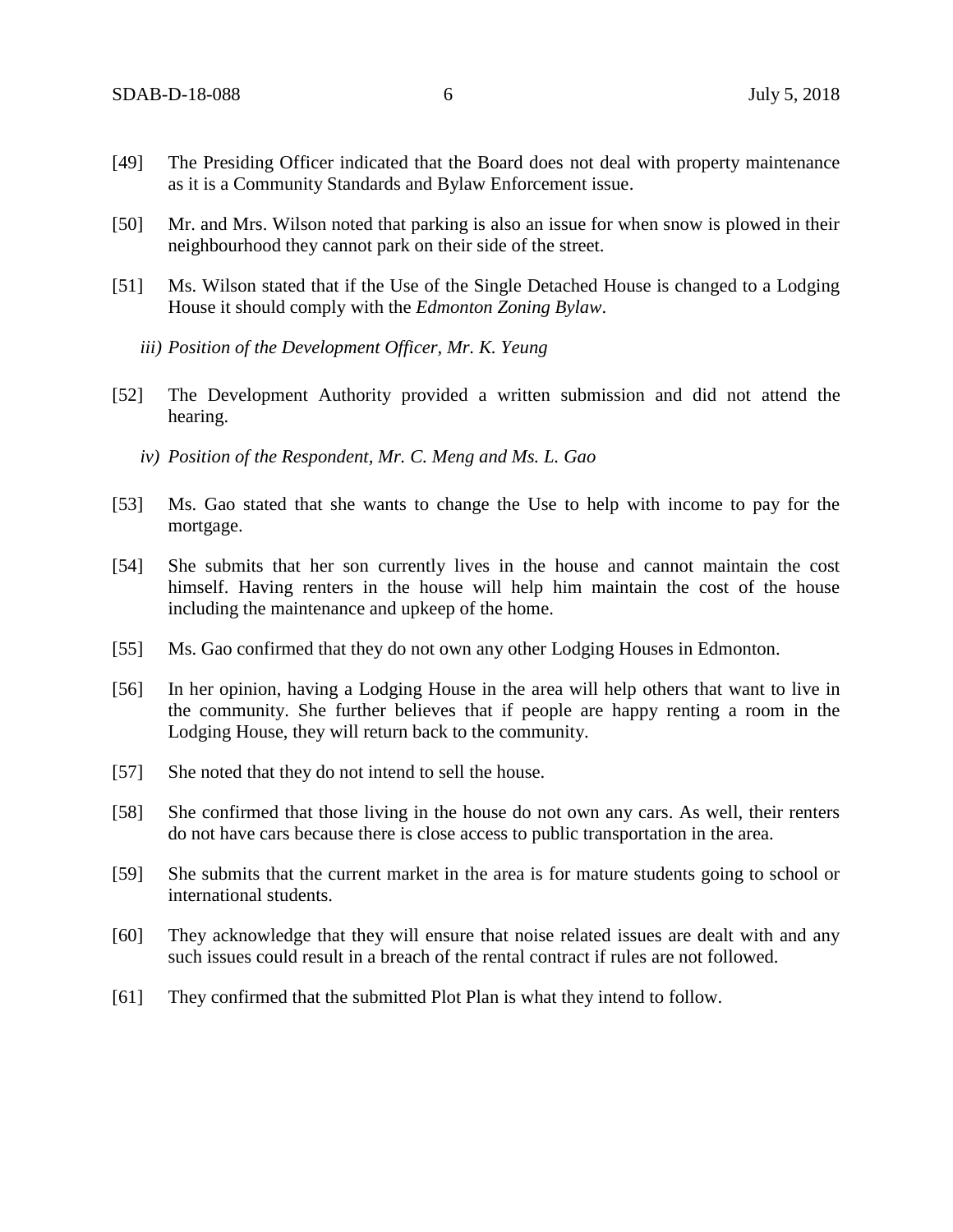- *v) Rebuttal of the Appellant, Ms. A. Reynolds*
- [62] Ms. Reynolds voiced her opinion that a Lodging House has a commercial aspect as it will help with the income of the property owners. Because of this commercial aspect, she does not agree that it will stay as a family oriented property if the development is approved.
- [63] In her opinion, the property owners could live in the house rather than renting it to students.
- [64] She acknowledged that the property owners may be available if something happens at the subject Site but she believes they would not be able to respond immediately as they do not live in the area.
- [65] She wants the school to remain in the area so keeping the community as family oriented will be an asset.
- [66] The house could be rented to a family or two families but that may not be as profitable.
- [67] In closing, she submits that she does not want a commercial property backing on to her property.

## **Decision**

- [68] The appeal is **DENIED** and the decision of the Development Authority is **CONFIRMED**. The development is **GRANTED** as approved by the Development Authority, subject to the following **CONDITIONS**:
	- 1. The development shall be constructed in accordance with the stamped and approved drawings.
	- 2. This Development Permit does not authorize any exterior alterations to the existing Single Detached House.
	- 3. The maximum occupancy of a Lodging House shall not exceed 6 residents (Reference Section 76.1).
	- 4. No Major Home Based Business, Secondary Suite, Garden Suite or Garage Suite shall be permitted as part of a Lodging House development or on the Site of such development (Reference Section 76.7).
	- 5. The Lodging House shall require a minimum of 3 parking spaces (Reference Section 54.2 Schedule 1).
	- 6. Parking shall be provided in accordance with the stamped and approved drawings.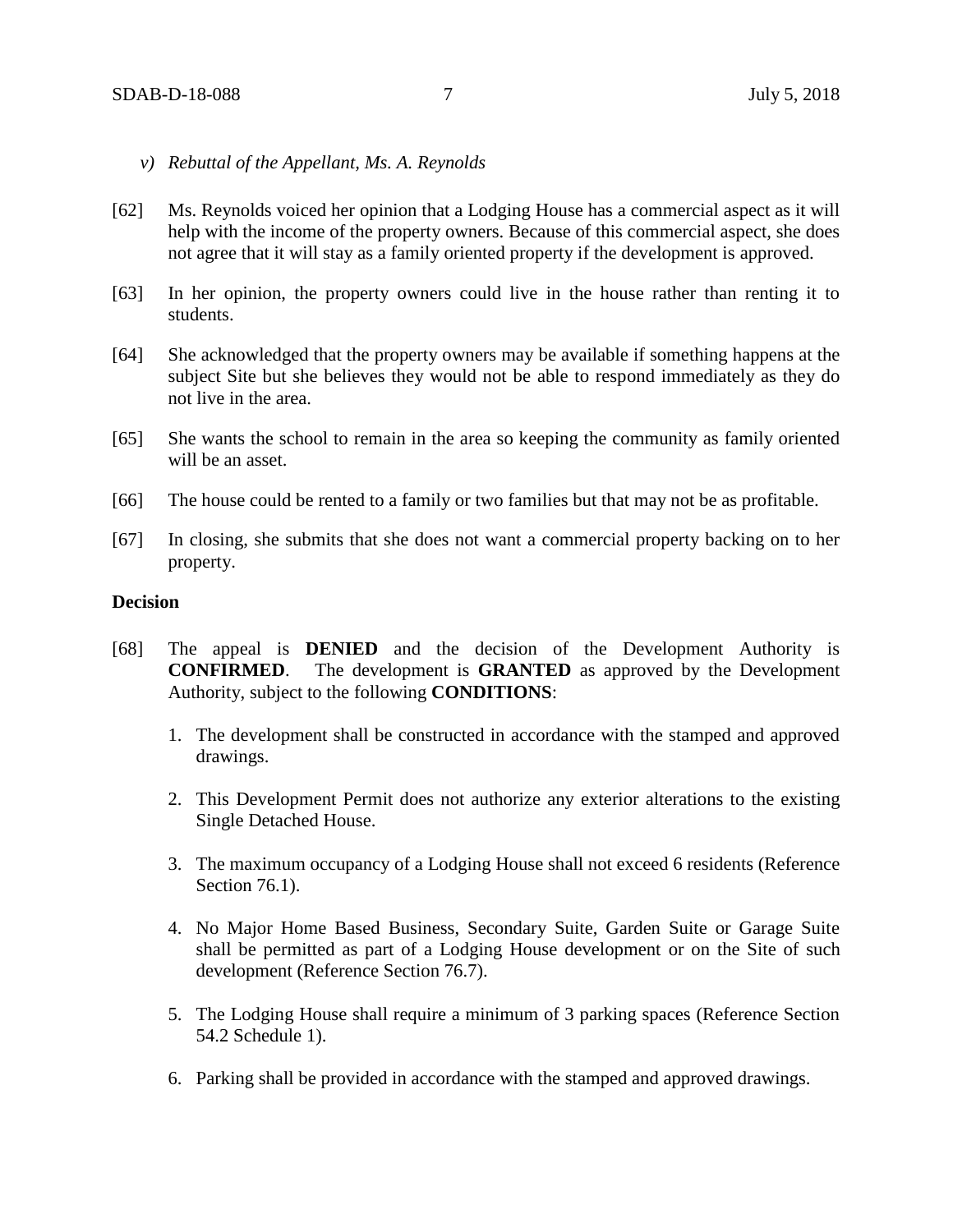7. All required parking and loading facilities shall be clearly demarcated, have adequate storm water drainage and storage facilities, and be Hardsurfaced (Reference Section 54.6.1.a.i).

## ADVISEMENTS:

1. Unless otherwise stated, all above references to "section numbers" refer to the authority under the Edmonton Zoning Bylaw 12800.

## **Reasons for Decision**

- [69] The proposed development, a Lodging House, is a Discretionary Use in the (RF1) Single Detached Residential Zone [the RF1 Zone].
- [70] The Board notes that the proposed development was approved by the Development Authority after their review was conducted, which found all of the regulations in the *Edmonton Zoning Bylaw* (the '*Bylaw'*) to be met with no variances required.
- [71] Presently, the Board is tasked with reviewing the application in opposition to the proposed change of Use to determine if the proposed development, if approved, would be reasonably compatible with the neighbourhood given that Lodging Houses are a Discretionary Use in the RF1 Zone.
- [72] The Board has concluded that this particular development at this specific location is reasonably compatible with the neighbourhood for the following reasons:
	- 1. As noted above, there are no variances required.
	- 2. Section 96 of the *Bylaw* provides for specific regulations for Lodging Houses by indicating the thresholds particularly relating to the number and location of the Lodging Houses within the neighbourhood. This development fully complies with those requirements.
	- 3. Based on the evidence provided today, for all intents and purposes, there will be no exterior alterations to the structure of the subject Site and this structure will continue to appear to be a Single Family Home from the exterior.
	- 4. The presenting parties indicated that there were parking and traffic concerns already within the neighbourhood. The Board notes, however, that there are no parking variances. The Board also heard evidence that the existing tenants use public transportation.
	- 5. The Board bases its decision on the revised parking plan that formed part of the Development Officer's report, as well as the dimensions provided in that report.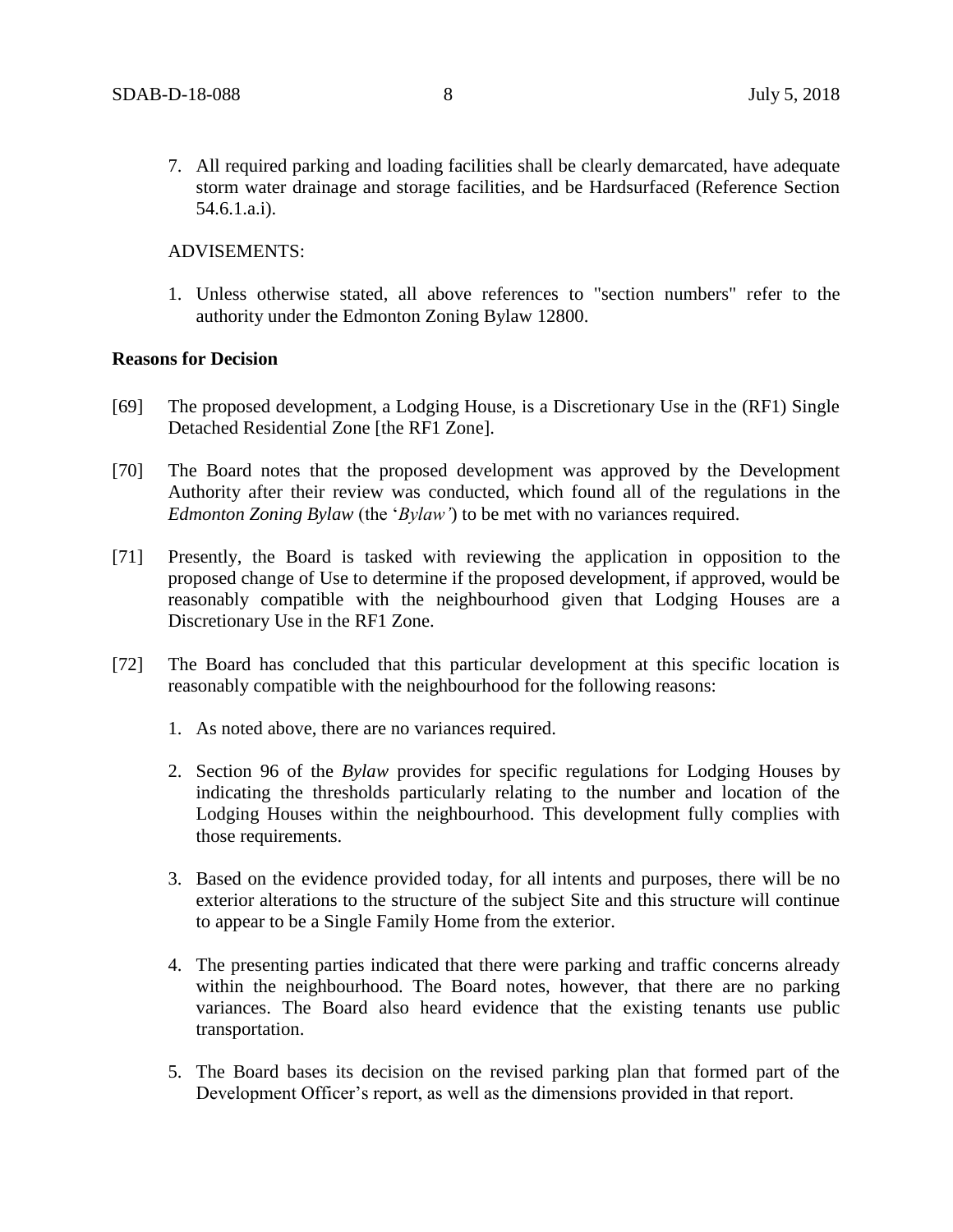- 6. While the presenting parties voiced their concerns over the safety of the neighbourhood if the proposed development was approved, the Board was presented with only speculation and nothing as to physical evidence to substantiate that position. The Board does note that evidence was provided indicating that, for the most part, the tenants are mature students.
- [73] The Board was provided with no planning reasons that this proposed development was not reasonably compatible with the neighbourhood.
- [74] Therefore, based on the above, it is the opinion of the Board that the proposed development will not unduly interfere with the amenities of the neighbourhood, nor materially interfere with or affect the use, enjoyment or value of the neighbouring parcels of land.

Mr. V. Laberge, Presiding Officer Subdivision and Development Appeal Board

Board Members in Attendance: Ms. P. Jones; Ms. G. Harris; Ms. S. LaPerle; Mr. R. Hachigian